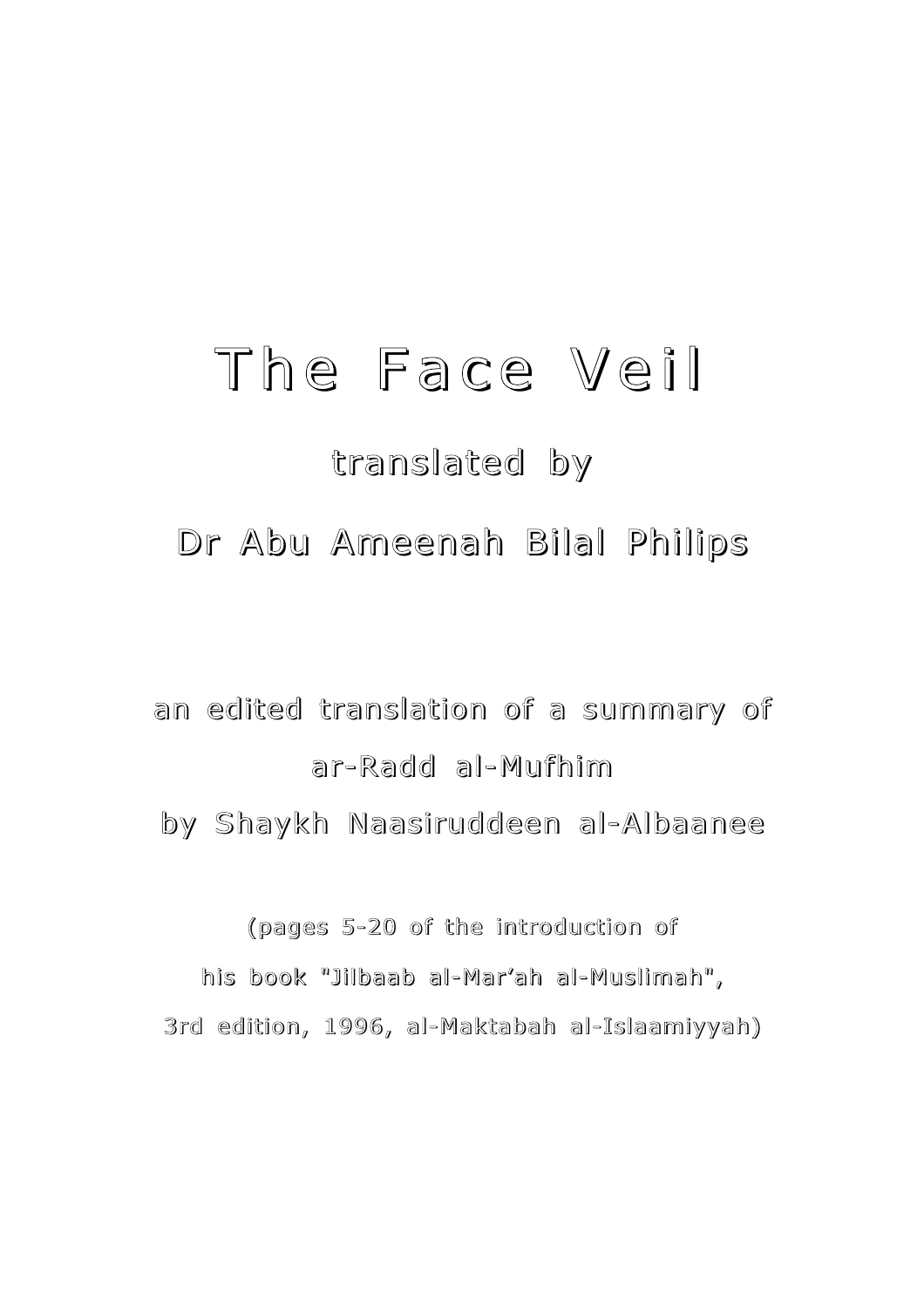# **The Face Veil**

The following text is an edited translation of a summary of ar-Radd al-Mufhim by Shaykh Naasiruddeen al-Albaanee found in pages 5-20 of the introduction of his book Jilbaab al-Mar'ah al-Muslimah, 3rd edition, 1996, al-Maktabah al-Islaamiyyah.

### **The Main Errors Of Those Who Make The Face Veil Obligatory**

# **1. The interpretation of al-idnaa' in the verse of the Jilbaab to mean "covering the face".**

This misinterpretation is contrary to the basic meaning of the word in Arabic which is "to come close", as is mentioned in authoritative dictionaries like al-Mufradaat by the wellknown scholar, ar-Raaghib al-Asbahaanee. However, there is sufficient evidence in the interpretation of the leading commentator on the Quran, Ibn 'Abbaas, who explained the verse saying, "She should bring the jilbaab close to her face without covering it." It should be noted that none of the narrations used as evidence to contradict this interpretation are authentic.

#### **2. The interpretation of jilbaab as "a garment which covers the face."**

Like the previous misinterpretation, this interpretation has no basis linguistically. It is contrary to the interpretation of the leading scholars, past and present, who define the jilbaab as a garment which women drape over their head scarves (khimaar). Even Shaykh at-Tuwaijree himself narrated this interpretation from Ibn Mas'ood and other Salafee scholars. Al-Baghawee mentioned it as the correct interpretation in his Tafseer (vol. 3, p. 518) saying, "It is the garment which a woman covers herself with worn above the dress (dir ') and the headscarf." Ibn  $\underline{H}$ azm also said, "The jilbaab in the Arabic language in which the Messenger of Allaah (pbuh) spoke to us is what covers the whole body and not just a part of it." (vol. 3, p. 217). Al-Qurtubee declared this correct in his Tafseer and Ibn Katheer said, "It is the cloak worn above the headscarf." (vol. 3, p. 518)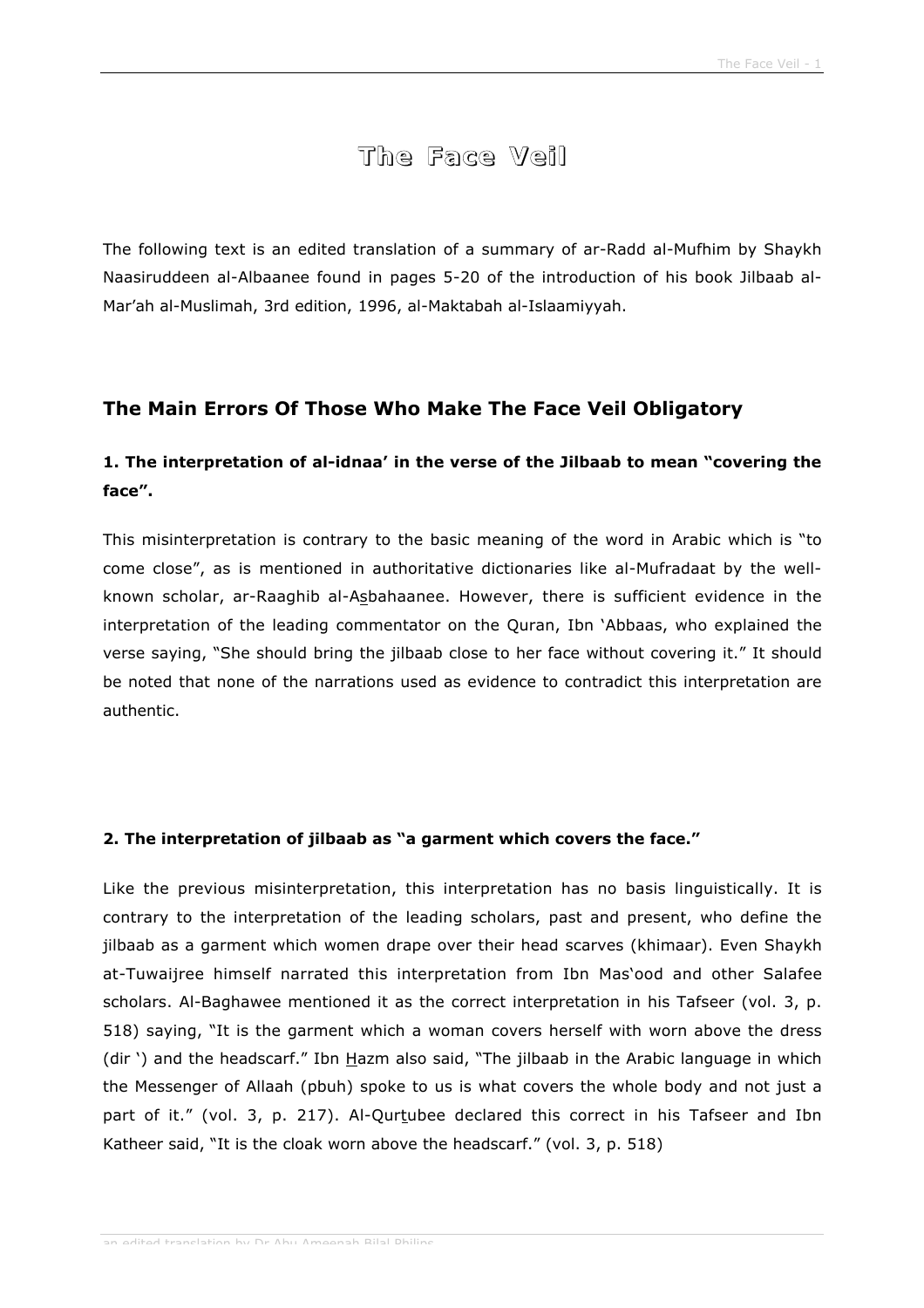#### **3. The claim that the khimaar (headscarf) covers the head and the face.**

In doing so "the face" has been arbitrarily added to its meaning in order to make the verse: **"Let them drape their headscarves over their busoms"** appear to be in their favor, when, in fact it is not. The word khimaar linguistically means only a head covering. Whenever it is mentioned in general terms, this is what is intended. For example in the hadeeths on wiping (mas- $h$ ) on the khimaar and the prophetic statement, "The salaah of a woman past puberty will not be accepted without a khimaar." This hadeeth confirms the invalidity of their misinterpretation, because not even the extremists themselves – much less the scholars – use it as evidence that the covering of a woman's face in salaah is a condition for its validity. They only use it as proof for covering the head. Furthermore, their interpretation of the verse of the Qawaa'id **"… to remove their clothing"** to mean "jilbaab" further confirms it. They hold that it is permissible for old women to appear before marriagealbe males in her headscarf with her face exposed. One of their noteable scholars openly stated that. As for Shaykh at-Tuwaijree, he implied it without actually saying it.

After checking the opinions of the early and later scholars in all the specializations, I found that they unanimously hold that the khimaar is a head covering. I have mentioned the names of more than twenty scholars, among them some of the great Imaams and hadeeth scholars. For example, Abul-Waleed al-Baajee (d. 474 AH) who further added in his explanation, "Nothing should be seen of her besides the circle of her face."

#### **4. The claim of a consensus (Ijmaa') on the face being considered 'awrah.**

Shaykh at-Tuwaijree claimed that scholars unanimously held that the woman's face was 'awrah and many who have no knowledge, including some Ph.D. holders, have blindly followed him. In fact, it is a false claim, which no one before him has claimed. The books of Hambalite scholars which he learned from, not to mention those of others, contain sufficient proof of its falsehood. I have mentioned many of their statements in Ar-Radd. For example, Ibn Hubayrah al-Hambalee stated in his book, al-Ifsaah, that the face is not considered 'awrah in the three main schools of Islaamic law and he added, "It is also a narrated position of Imaam Ahmad." Many Hambalite scholars preferred this narration in their books, like Ibn Qudaamah and others. Ibn Qudaamah in al-Mughnee explained the reason for his preference saying, "Because necessity demands that the face be uncovered for buying and selling, and the hands be uncovered for taking and giving."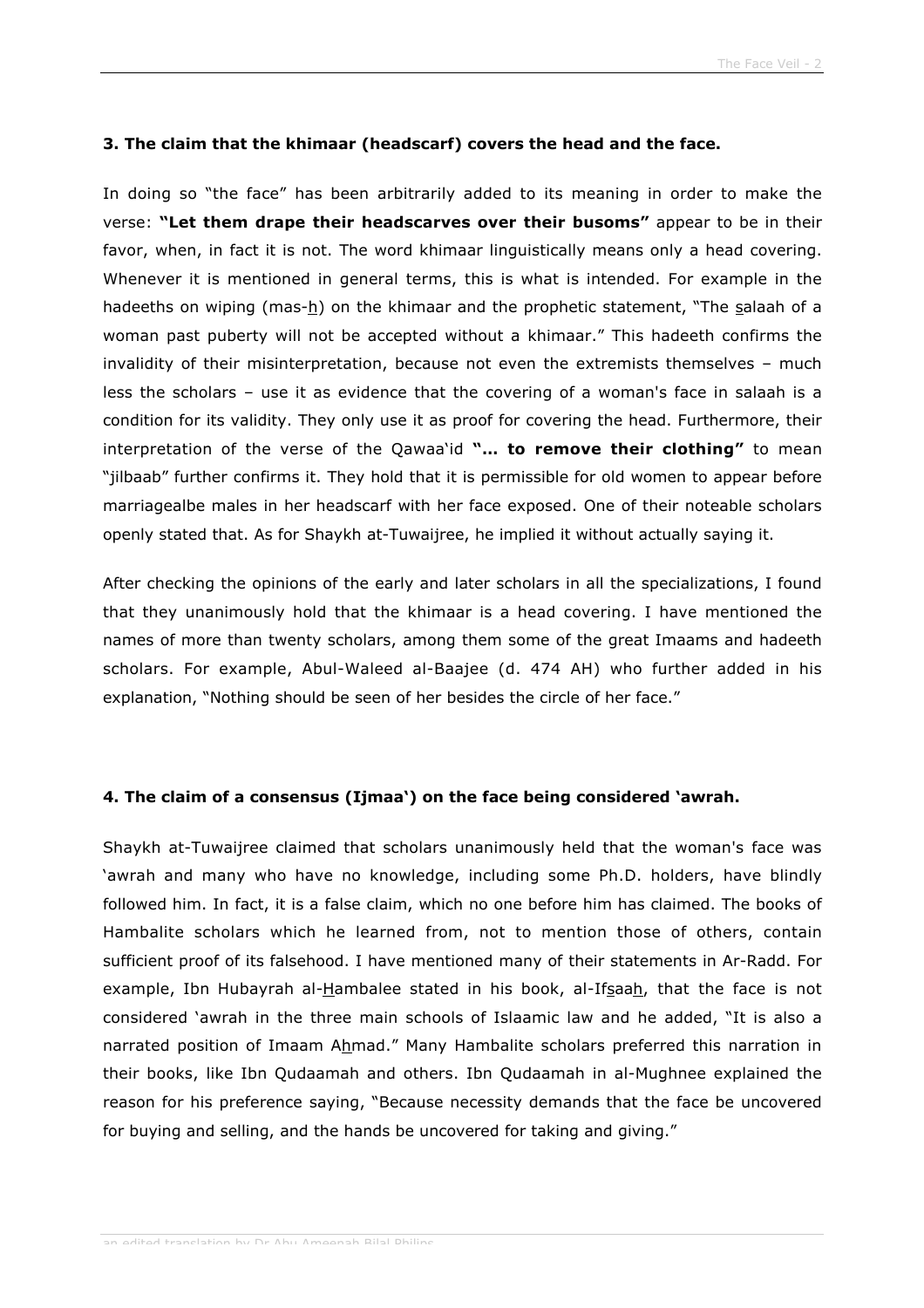Among the Hambalite scholars, is the great Ibn Muflih al-Hambalee about whom Ibn Qayyim al-Jawziyyah said, "There is no one under the dome of the sky more knowledgeable about the school of Imaam Ahmad than Ibn Muflih." And his teacher, Ibn Taymiyyah, once told him, "You aren't Ibn Muflih, you are Muflih!"

It is incumbent on me to convey Ibn Muflih's statements for the readers because of the knowledge and many benefits contained in them. Included in them is further confirmation of the falsehood of Shaykh at-Tuwaijree's claim and support for the correctness of my position on the issue of uncovering the face. Ibn Muflih stated the following in his valuable work al-Aadaab ash-Shar'iyyah – which is among the references cited by Shaykh at-Tuwaijree (something which indicates that he is aware of it, but has deliberately hidden these crucial facts from his readers while claiming the contrary):

"Is it correct to chastise marriageable women if they uncover their faces in the street?

The answer depends on whether it is compulsory for women to cover their faces or whether it is compulsory for men to lower their gaze from her. There are two positions on this issue.

- 1. Regarding the hadeeth of Jareer in which he said, "I asked Allaah's Messenger about the sudden inadvertent glance and he instructed me to look away." Al-Qaadee 'Iyaad commented, "The scholars, May Allaah Most High have mercy on them, have said that there is proof in this hadeeth that it is not compulsory for a woman to cover her face in the street. Instead, it is a recommended sunnah for her to do so and it is compulsory for the man to lower his gaze from her at all times, except for a legislated purpose. Shaykh Muhyud-deen an-Nawawee mentioned that without further explanation."
- 2. Then al-Muflih mentioned Ibn Taymiyyah's statement which at-Tuwaijree relies on in his book (page 170), while feigning ignorance of the statements of the majority of scholars. Statements like those of al-Qaadee 'Iyaad and an-Nawawee's agreement with it.

Then al-Muflih said, "On the basis of that, is chastisement legal? Chastisement is not allowed in issues in where there is a difference of opinion, and the difference has already been mentioned. As regards our opinion and that of a group of Shaafi'ite scholars and others, looking at a marriageable woman without desire or in a secluded circumstance is permissible. Therefore, chastisement is not proper."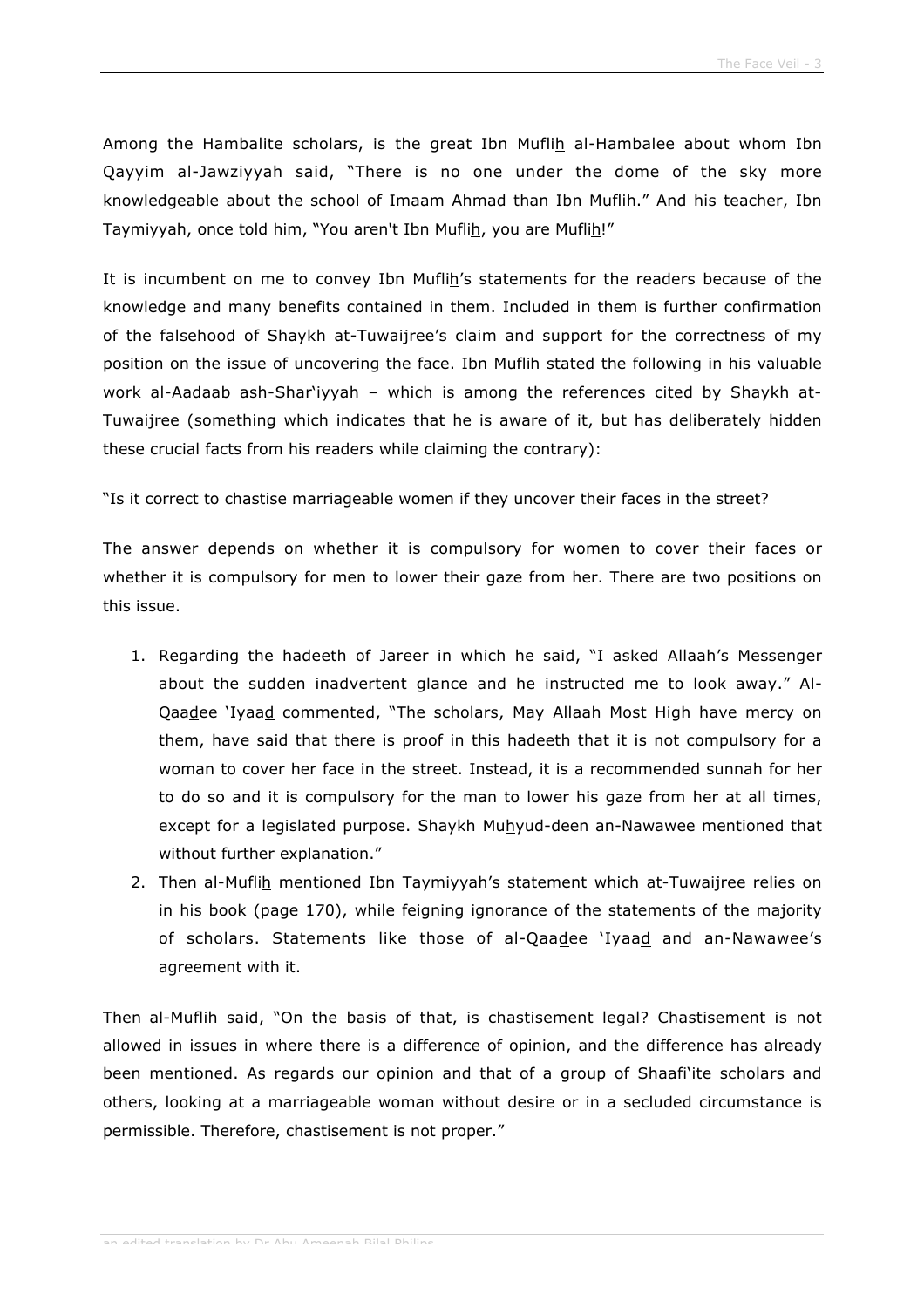This answer is in complete agreement with Imaam Ahmad's statement, "It is not proper that a jurist oblige people to follow his opinion (math-hab)." And this is if the truth were on his side. What of the case where the jurist proudly, dishonestly misleads people and declares other Muslims to be disbelievers as at-Tuwaijree did on page 249 of his book saying,

"… Whoever permits women to expose their faces and uses the proofs of al-Albaanee has flung open the door for women to publicly flaunt their beauty and emboldened them to commit the reprehensible acts done by women who uncover their faces today." And on page 233 he said, "… and to disbelief in the verses of Allaah."

Those are his words – May Allaah reform him and guide him. What would he say about Ibn Muflih, an-Nawawee, al-Qaadee 'Iyaad and other Palestinian scholars, as well as the majority of scholars who preceded them and who are my salaf regarding my opinion on this matter?

## **5. The agreement of at-Tuwaijree and the extremists with him to explain away the authentic hadeeths which contradict their opinion.**

At-Tuwaijree did this with the Khath'amiyyah hadeeth. They developed a number of comical methods to nullify its implications. I have refuted them all in ar-Radd and one of them in Jilbaab al-Mar'ah al-Muslimah. Some reputable scholars have said that the hadeeth doesn't contain a clear statement that her face was exposed. This is among the farthest opinions from the truth. For, if her face wasn't exposed, where did the narrator or the viewer get the idea that she was beautiful? And what was al-Fadl repeatedly looking at? The truth is that this is among the strongest and most clear proofs that a woman's face is not 'awrah. In spite of that, there remains a group that insists that she was in ihraam while knowing that her ihraam does not prevent her from draping some of her clothing over her face. At-Tuwaijree does accept sometimes that her face was uncovered but he cancels its implication by saying, "There is no evidence in it that she continuously exposed her face!" He means that the wind must have exposed her face and at that instant al-Fadl ibn 'Abbaas saw it. Is it possible for an Arab to say that after reading in the hadeeth "al-Fadl began to stare while turning towards her," and in another narration "… so he began to look at her and her beauty amazed him." Isn't this pride with two protruding horns? At other times at-Tuwaijree interprets it as al-Fadl looking at her size and stature.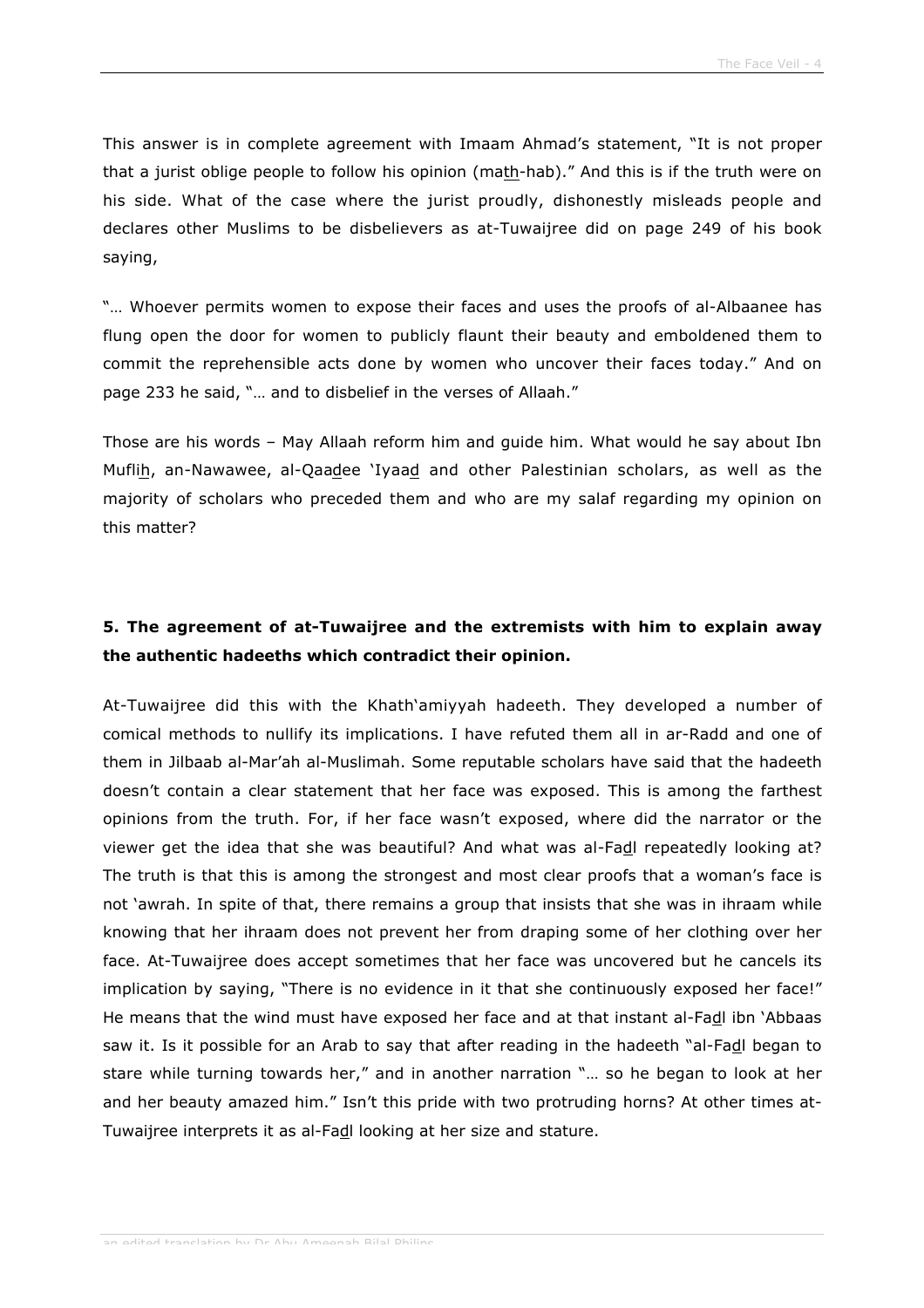#### **6. The frequent use of inauthentic hadeeths and unreliable narrations.**

For example, the hadeeth of Ibn 'Abbaas about exposing only one eye is commonly used by those who insist that women are obliged to cover their faces in spite of their knowledge of its inauthenticity. In fact, one among them also declared it inauthentic. Perhaps the most important of these unreliable hadeeth commonly used as evidence is the one in which the Prophet is reported to have said, "Are you both blind?" They blindly followed at-Tuwaijree and the others in claiming that this inauthentic narration was strengthened by other supportive narrations and that it was evidence for the prohibition of women from looking at men, even if they are blind. They took this position in spite of the fact that the narration was classified inauthentic by the leading verification experts among the hadeeth scholars like, Imaam Ahmad, al-Bayhaqee and Ibn 'Abdil-Barr. Al-Qurtubee related that the narration was not considered authentic among the scholars of hadeeth. Consequently, many Palestinian hambalite scholars made their rulings on that basis. Furthermore, that is what the science of hadeeth and its methodology requires as was clearly stated in al-Irwaa. However, in spite of all that evidence to the contrary, Shaykh 'Abdul-Qaadir as-Sindee had the nerve to go along with Shaykh at-Tuwaijree and others and claim that its chain of narration was authentic. By doing that he exposed himself and his ignorance or feigned ignorance. It is unfortunate that he took this position, because the hadeeth's chain contains an unknown narrator from whom only one person narrated along with its contradiction to what leading scholars have narrated. Contrary to the level of scholarship that we are used to from Shaykh as-Sindee, he has brought in support of his claim the most amazing things. He arguments unexpectedly contain deception, misguidance, blind following, hiding knowledge and turning away from his own fundamental principles. Among the amazing positions is Shaykh as-Sindee's feigned ignorance that the narration contradicts the hadeeth of Faatimah bint Qays which contains the Prophet's permission for her to stay at the home of the blind companion, Ibn Umm al-Maktoom, whom she would be able see. The Prophet gave the reason for that instruction in his statement to her, "For if you take off your head scarf, he won't see you." In at-Tabaraanee's narration from Faatimah, she said, "He instructed me to be at Ibn Umm Maktoom's home because he couldn't see me whenever I took my head scarf off."

There are also a number of other unreliable hadeeths gathered by at-Tuwaijree in his book. I mentioned ten of them in my response, and among them are some fabricated traditions.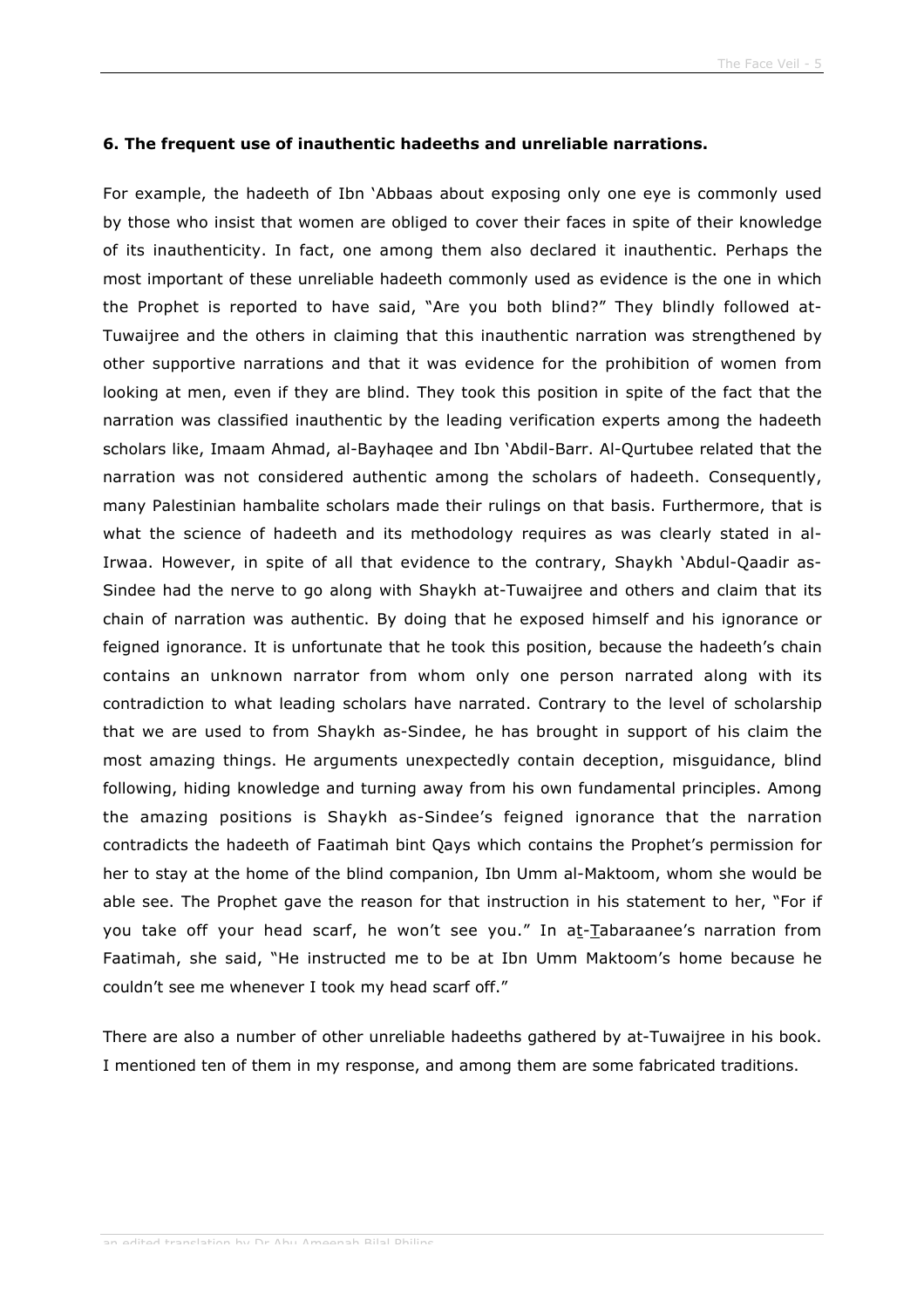# **7. The classification of some authentic hadeeths and confirmed narrations from the Companions as inauthentic.**

The extremists have declared well-established reliable narrations as unreliable and feigned ignorance of strengthening narrations. They have further declared some narrations extremely inauthentic, like the hadeeth of 'Aa'ishah concerning the woman who reaches puberty, "Nothing should be seen of her besides her face and hands." They have persistently declared it inauthentic – the ignorant among them blindly following others devoid of knowledge. In so doing, they contradict those among the leading scholars of hadeeth who strengthen it like al-Bayhaqee and ath-Thahabee. Most of them, including some prominent scholars, feign ignorance of its various chains of narration. In fact, at-Tuwaijree openly stated on page 236 of his book that this statement was only narrated in 'Aa'ishah's hadeeth. Even though he has seen with his own eyes on pages 57-9 of my book two other chains: one of which is from Asmaa bint 'Umays and the other from Qataadah in the abbreviated (mursal) format with an authentic chain of narration. Many of the blind followers followed him, including some female authors as in Hijaabuki ukhtee al-muslimah [Your veil, my sister Muslim], page 33.

They also pretend to be ignorant of the leading hadeeth scholars and others who strengthened it, like al-Munthiree, az-Zayla'ee, al-'Asqlaanee and ash-Shawkaanee. Some of those who promote themselves as being among the well versed in this noble science – in their forefront Shaykh as-Sindee – claim that some of its narrations are extremely weak and unreliable in order to escape from the hadeeth science rule that 'unreliable narrations are strengthened by narrations similar to them'. In doing that, they delude their readers into thinking that no one ruled the weak narrators, like 'Abdullaah ibn Lahee'ah, trustworthy and that they cannot be used as supportive evidence. In doing that, they contradict the methodology of the hadeeth scholars in using supportive evidence. Among them is Imaam Ahmad and Ibn Taymiyyah – may Allaah have mercy on them. Likewise, they all feign ignorance that the scholars – among them Imaam ash-Shaafi'ee –confirm the hadeeth mursal if most scholars use it as evidence, as is the case of 'Aa'ishah's hadeeth.

Other strengthening factors may be added to the above.

- (a) The hadeeth has been narrated by Qataadah from 'Aa'ishah.
- (b) It has been narrated in another chain from Asmaa.
- (c) All three narrators of the hadeeth ruled according to it.

an odited translation by Dr Abu Ameenah Bilal Philips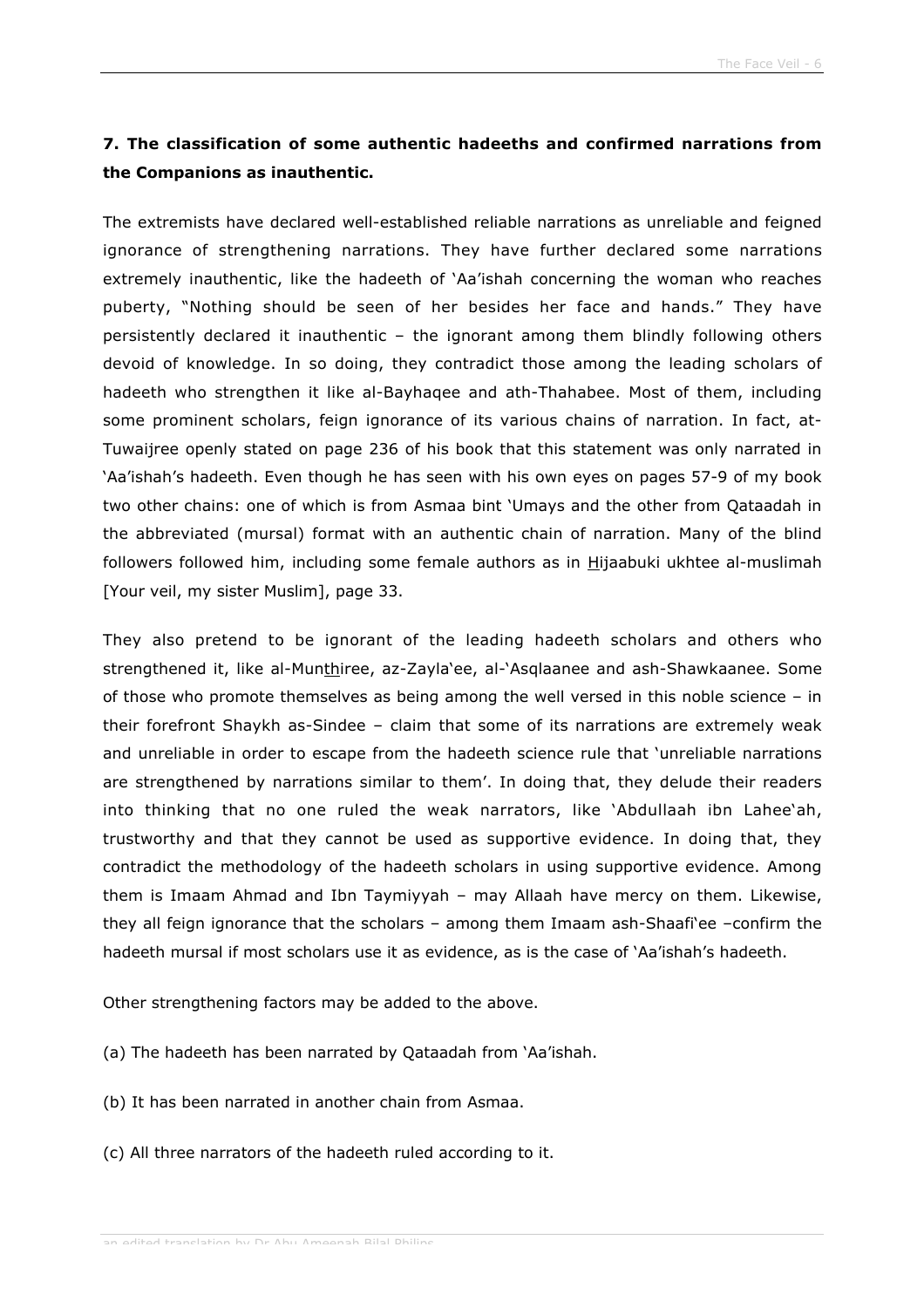- 1. Qataadah stated in his interpretation of the verse on draping, "Allaah has placed on them the requirement to cover the eyebrows," That is, "and not on their faces" as stated by at-Tabaree.
- 2. 'Aa'ishah said, regarding the female in ihraam, "She may drape the garment on her face, if she wishes." This was narrated by al-Bayhaqee in an authentic chain of narrators. There is clear evidence in 'Aa'ishah's giving the female pilgrim a choice in draping that in her opinion the face was not 'awrah. Otherwise she would have made it obligatory on them as those who contradict it do. Because of their position, most of the extremist authors, with at-Tuwaijree in the forefront, hid this statement of Umm al-Mu'mineen, 'Aa'ishah from their readers. The author of Faslul-khitaab [The Definitive Statement] deliberately deleted this portion of al-Bayhaqee's narration in his book. This being only one of a number of similar disreputable acts which I have exposed in my book. The supportive evidence is that this authentic narration from her strengthens her hadeeth from the Prophet. This is among the facts that people are unaware of or they pretend ignorance of, either choice is bitter to swallow.
- 3. As for Asmaa, it has been authentically reported from Qays ibn Abee Haazim that he saw her as a woman of white complexion with tatoos on her hands.

(d) The narration of Ibn 'Abbaas earlier mentioned, "She should pull the jilbaab (cloak) close to her face without putting it on her face." His interpretation of the verse of adornment **"…except what appears from it"** as referring to"the face and hands" was similar. There is also a similar narration from Ibn 'Umar to the same effect.

At this point, a bitter reality must be noted due to the lessons which may be gained from it, the knowledge which it contains and is service as a reminder of the wise saying: "The truth is not know by people, know the truth and you will know people."

At the same time that Shaykh at-Tuwaijree insists on rejecting the hadeeth of 'Aa'ishah and its supporting evidences, among them Qaatadah's mursal narration, he willingly accepts another inauthentic hadeeth from her with mursal support. In that hadeeth it is mentioned "…that she wore a niqaab (face veil)…" and that she was supposed to have described the Prophet's wife Safiyyah and the Ansaar women as "... a jewess among jewesses…" which is considered by scholars to be a very erroneous statement (munkar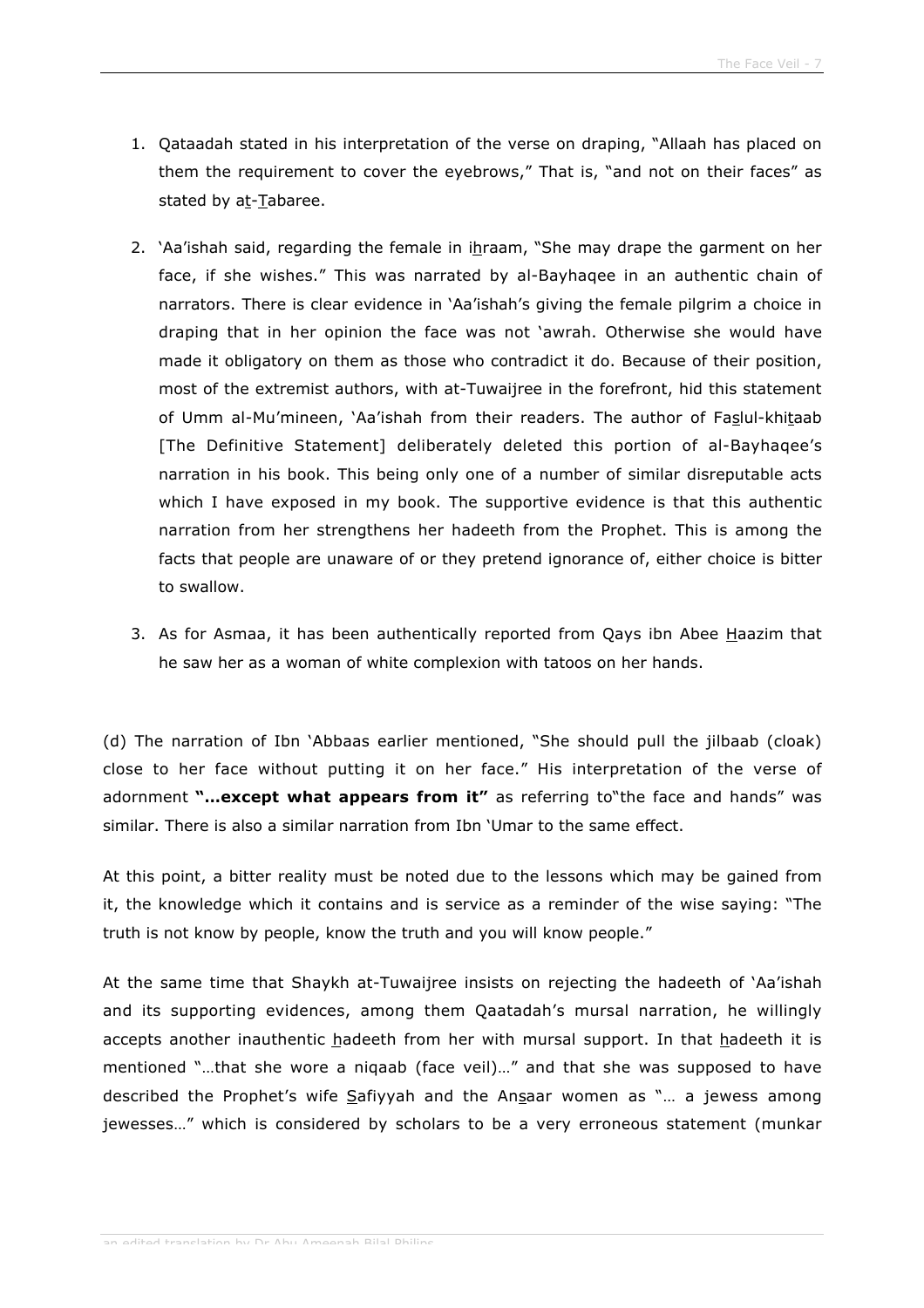jiddan). The Shaykh argues on page 181, "It has mursal supportive evidence," and quotes one of the mursal hadeeths of 'Ataa containing a known liar in its chain of narration.

One should reflect on the great difference between this fabricated supportive evidence and the authentic supportive evidence of Qataadah further supported by other evidences, then ask, "Why did at-Tuwaijree accept the second hadeeth of 'Aa'ishah and not the first?" The obvious answer is that the accepted one contains reference to wearing the niqaab – even though it does not indicate obligation – while the rejected one denies it. Thus, in this regard, the Shaykh did not base his position on Islaamic legal principles, but on something similar to the Jewish principle: The ends justify the means. May Allaah help us.

#### **8. Placing unreasonable conditions**

Among the amazing practices of some latter day blind following hanafite scholars and others is that on one hand they agree with us regarding the permissibility of women exposing their faces, because that was the position of their Imaams, but on the other hand they agree with the extremists in opposition to their Imaams. They make ijtihaad (while claiming taqleed) by adding the condition that the society be safe from fitnah to the position of the Imaams. This refers to the fitnah caused by women to men. Then one of the ignorant contemporary blind followers went to the extreme of actually attributing this "condition" to the Imaams themselves. Among some of those having no knowledge, this resulted in their concluding that there is essentially no difference between the position of the Imaams and the extremists.

It is obvious to jurists that this condition is invalid because it implies that humans know something which the Lord missed knowing. That is, the temptation of women did not exist during the time of the Prophet (pbuh) thus we had to create a special ruling for it which did not exist previously. In fact, the fitnah did exist during the era of divine legislation and the story of al-Fadl ibn 'Abbaas' trial with the Khath'amiyyah woman and his repeated looking at her is not far from the readers' memories.

It is well known that when Allaah Most High instructed men and women to lower their gazes and instructed women to veil themselves in front of men, He did that to block the road to corruption and prevent temptation. In spite of that, He – Most Great and Glorious – did not command that they cover their faces and hands in front of them. The Prophet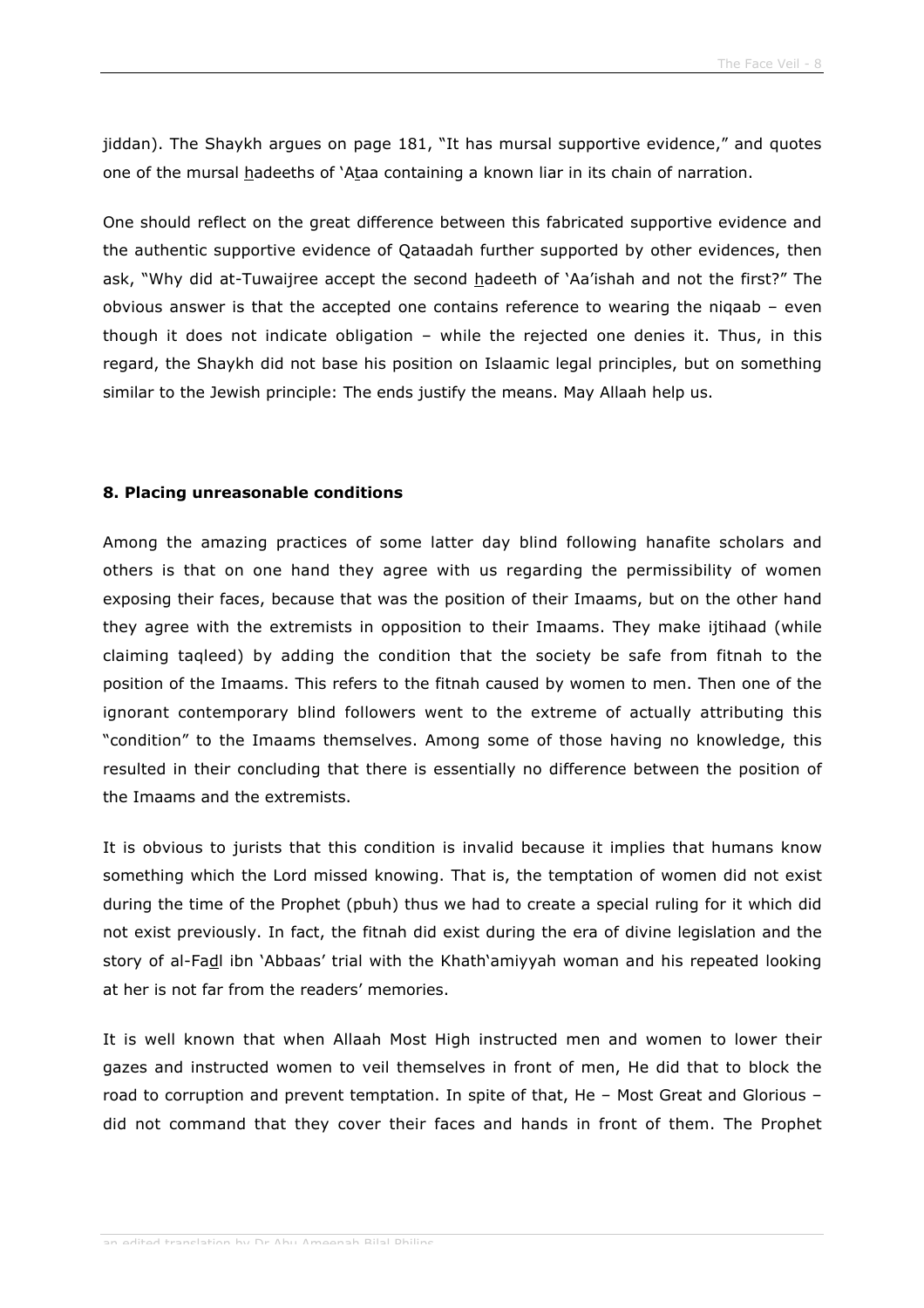(pbuh) further emphasized that in the story of al-Fadl by not commanding the woman to cover her face. And Allaah was truthful when He said, **"And your Lord is not forgetful."**

The reality is that the condition of there not being fitnah was only mentioned by scholars regarding the man's looking at the woman's face, as in al-Fiqh 'alaa al-mathaahib alarba'ah, page 12. They said, "That [the woman's face may be uncovered] is permissible on condition that there is safety from temptation," and that is true, contrary to what the blind followers practice. They conclude from it that the woman is obliged to cover her face, when in fact it is not a necessary consequence. They know that the condition of safety from temptation also applies to women. For it is not permissible for them to stare at a man's face except where there is safety from temptation. Is it then a necessary consequence that men also veil their faces from women to prevent temptation as some tribes called the Tawareg do.

They would have a basis in fiqh of the Quraan and Sunnah if they said that a woman veiled in correct jilbaab who fears being harmed by some corrupt individuals due to her face being exposed is obliged to cover her face to prevent harm and temptation. In fact, it could even be said that it is obligatory on her not to leave her home if she feared that some evil authorities supported by a leader who does not rule by what Allaah revealed, as exists in some Arab countries since a few years ago, would pull her jilbaab from her head. As to making this obligation a compulsory law for all women everywhere and in all eras, even if there did not exist any harm for veiled women, No. Absolutely not. Allaah was truthful when He said, **"Do they have partners who legislated for them in the religion what Allaah did not permit?"**

These are the most significant of the extremist opposition's mistakes which I thought needed brief mention due their strong link to the contents of this book. I then closed ar-Radd al-Mufhim with a reminder that extremism in the religion – considering that the Wise Legislator forbade it will not bring any good. And it is not possible for it to produce a generation of young Muslim women carrying Islaamic knowledge and practice moderately balanced, with neither excesses nor deficiencies. Not like what I have heard about some young female adherents in Arab countries when they heard the Prophet's statement, "The woman in ihraam should neither wear a niqaab nor gloves," they did not accept it saying instead, "We will wear our niqaabs and gloves!" No doubt, this was a direct result of the extremist views which they heard regarding the obligation of covering their faces.